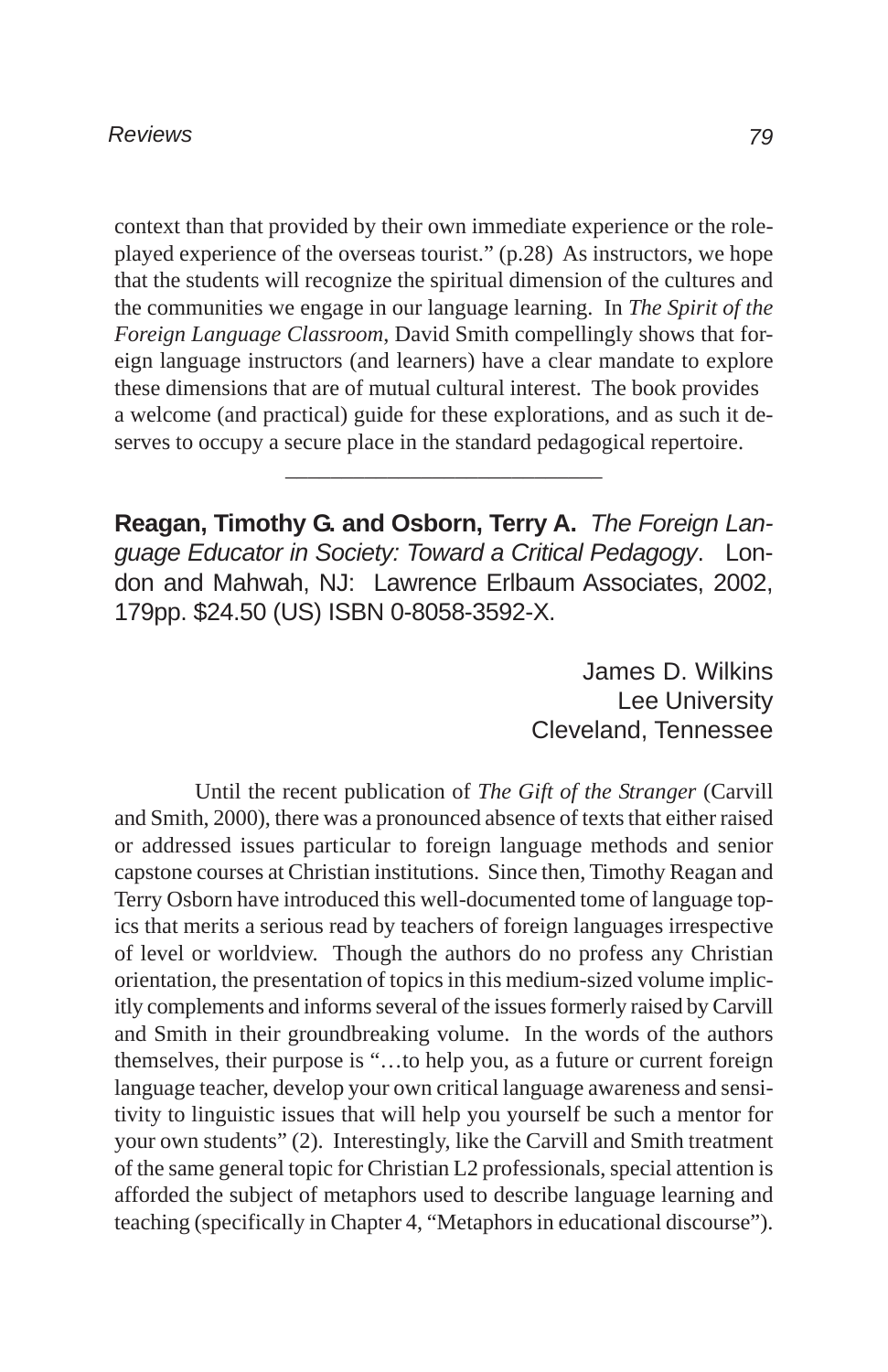Anyone familiar with the former will not fail to note that the collected essays in this work consistently, albeit *implicitly*, reinforce the host/stranger metaphor in which *The Gift of the Stranger* is grounded.

Both components of the teacher-student relationship are valorized by the authors, defining the L2 educator as a "mentor and colleague in the students' development of critical language awareness" (2), rather than the up-front-and-center language expert. This role is (re)examined extensively in Chapter 4 as the authors call for the development of a constructivist epistemology in the L2 classroom. Their conclusion is that teachers should strive to empower students to acquire language more effectively, the onus for learning therefore equally shared by learner and teacher. The hoststranger-hospitality metaphor thus transformed (or transmuted?), retains its prominence, even in the discourse of a non-Christian worldview.

Furthermore, a chapter on reflective pedagogy (reflection-*for*-practice, reflection-*in*-practice, reflection-*on*-practice) seems to echo the call made in Carvill and Smith to thoroughly examine our particular (Christian) approach, not only its curricular content, but also the methods used to design and present it. The authors, citing J. Irwin (1987; *What is a reflectiveanalytical teacher?)*, assert that the third "reflection" in the series, *reflection-on-practice*, "entails the questions of moral, ethical, and other types of normative criteria for learners and teachers, including a concern for "justice, equity and the satisfaction of important human purposes within the larger social context" (24). They develop similar topics using language largely understated in methodology texts. One striking example: "The sort of humility [emphasis mine] that is learned from studying a language other than one's own is a valuable possession in its own right, though of course language learning is by no means the only arena in which humility can be learned." (13)

Beyond attention to metaphor and themes normally relegated to Christian discourse, linguistic legitimacy is another salient focal point of this text, raised initially and quite forcefully in Chapter 3 ("Whose Language is Real? Language Variation and Language Legitimacy"), i.e. the legitimacy of Esperanto, ASL (American Sign Language), and AAVE (African American Vernacular English). More practically for most readers, they also call upon educators and curriculum designers to reconsider "whose" Spanish or "whose" French we require students to learn in our L2 programs. The point is made that teachers more often than not present regional dialects of major languages to the exclusion of those dialects used